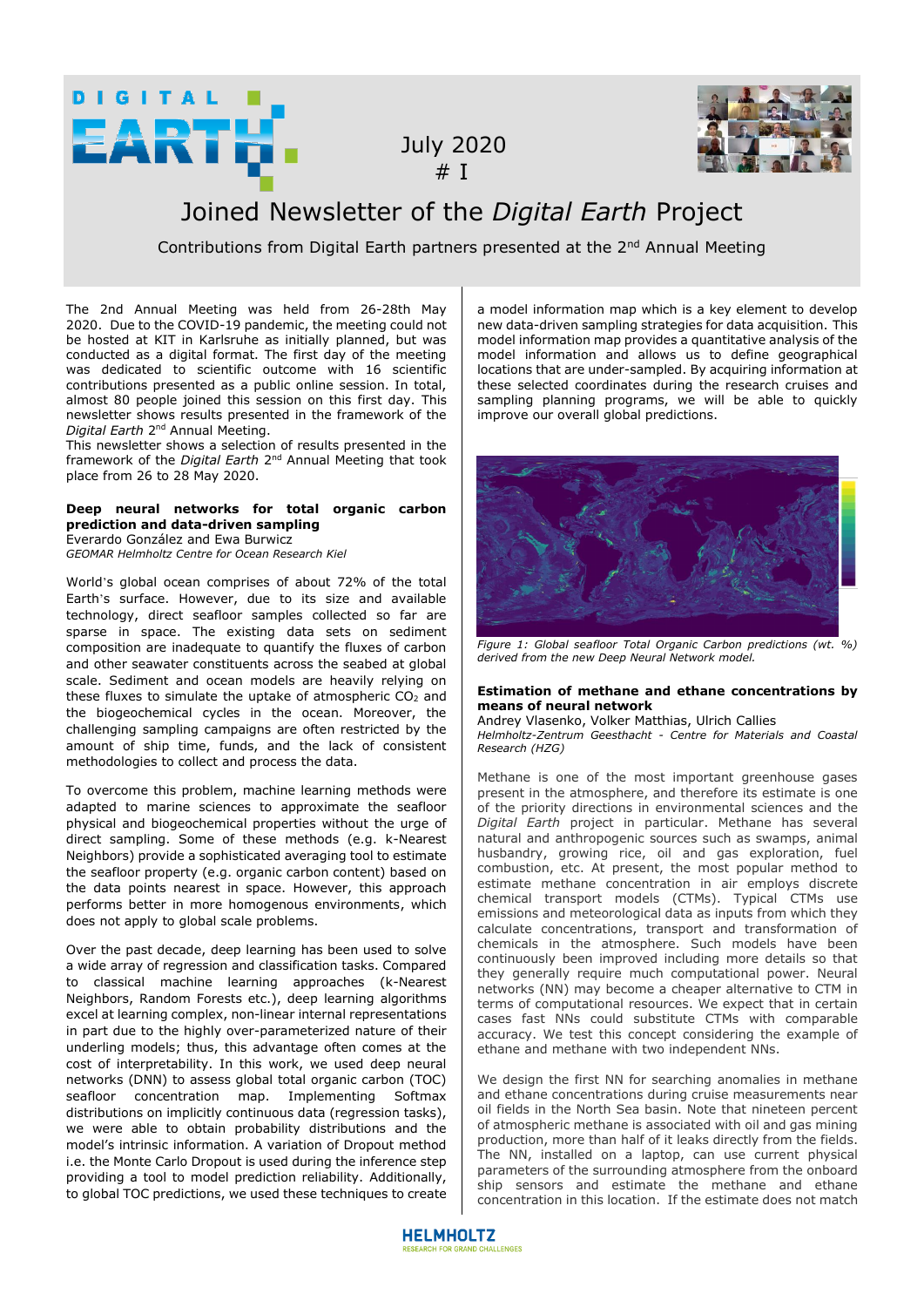measured concentrations, one can conclude that an anomaly was detected which may be associated with new oil or gas fields or substantial changes in the known ones. In this sense, the NN is a compact smart monitoring tool. The NN doing this job is quite simple: it consists of three dense layers, nine inputs, and one output. We used the available cruise data to test and train it. An example of NN estimates compared to the real measurements is given in Figure 2. Being relatively simple, this NN can nevertheless reliably predict local methane concentrations near the previous cruise measuring routes. It must be noted, however, that oil fields contribute only an estimated 19% to methane concentrations in the atmosphere. Thus, measured anomalies can also originate from other sources.



To exclude the impact from other sources, we developed the second NN, which estimates ethane concentrations in the atmosphere. Note that natural gas contains up to several percent of ethane, giving 60% of the atmospheric ethane. The ethane/methane concentration ratio is unique for each oil or gas field, serving as a kind of fingerprint. Methane has a long lifetime (decades), it has several sources, and therefore it is hard to detect whether measured gas is leaking now from an oil field, or if it came from a different source. Ethane is less persistent, but it has a long enough lifetime (several weeks) for detection. We trained and validated the second NN on output from the **C**onsortium **M**ultiscale **A**ir **Q**uality Model (CMAQ) for the European domain. At present, the second NN explains more than 50% off-seasonal ethane variability. An example of ethane estimates by means of CTM CMAQ and NN is shown in Figure 3.



*Figure 3: Ethane concentration anomalies estimated with CMAQ (left) and NN (right).* 

Similar to the CTM, the NN calculates concentrations for all nodes of the discretized European domain. In our case, the spatial resolution is 64x64 km. Such discretization is too coarse to detect anomalies in ethane emission from gas fields as their characteristic scale is only a couple of kilometers. However, the NN can identify ethane stemming from other sources. Calculations with the first NN do not involve any spatial discretization, but applicability of this NN is limited to a very narrow area. The strength of our approach lies in the combination of the two NNs. Improving the method of such combination will be a focus point of our future research within the Digital Earth project.

#### **Using machine learning for automated site detection of seafloor massive sulfides** Amir Haroon

*GEOMAR Helmholtz Centre for Ocean Research Kiel* 

In 2016, geophysical and geological data were acquired during research cruise M127 at the slow-spreading TAG Midocean Ridge Segment to detect known and unknown seafloor massive sulfides (SMS), and asses the resource potential of the ocean floor in this region. The obtained data has been previously evaluated using standard geoscientific methodologies and now serves as a pilot test case for implementing data science methodology in an automatic SMS site detection workflow using multivariate geophysical and geological data.

In the framework of a Digital Earth Bridging Postdoc, we aim to not only implement existing machine learning methodologies to predict the resource potential of the seafloor, but also obtain a robust quantification of the prediction uncertainty. A first milestone needed to achieve this overarching goal deals with geophysical/geological data acquired on various spatial scales. During the 2<sup>nd</sup> Digital Earth Annual Meeting we presented an initial workflow for integrating sparsely and spatially sampled data onto a continuously sampled grid using a sequential application of fuzzy clustering with random forest regression.

The spatially sampled data sets (e.g. depth, slope, aspect, ruggedness, reduced-to-pole magnetics) were used to create a segmented map of the seafloor combining regions of similar behavior into common clusters. The pixel fuzziness is then used in a random forest regression approach at the defined nodes of the sparsely sampled training data set (apparent conductivity) to derive a model that allows us to extrapolate the sparsely sampled conductivity data onto the local scale of our region of interest. Note that apply this approach to conductivity data as it is a direct indicator for the presence of SMS occurrences on the seafloor.

Figure 4 illustrates how the sparsely sampled apparent conductivity data (left panel) is first applied to derive a model capable of predicting values at the defined points of the validation data set (central panel), and subsequently applied to extrapolate across the entire region of interest (right panel). Areas appearing in purple/pink within the vicinity of the sparsely sampled data are in good agreement with the dimensions of known SMS occurrences. The areas highlighted in purple and pink to the lower left side of the right image are associated with biases or prediction errors of an insufficient regression model and do not coincide with known SMS sites. Here, model improvements and a robust assessment of uncertainty in our prediction are needed.



*Figure 4: Example for predicting and extrapolating apparent conductivity data using a sequential fuzzy clustering with random forest regressor models.*